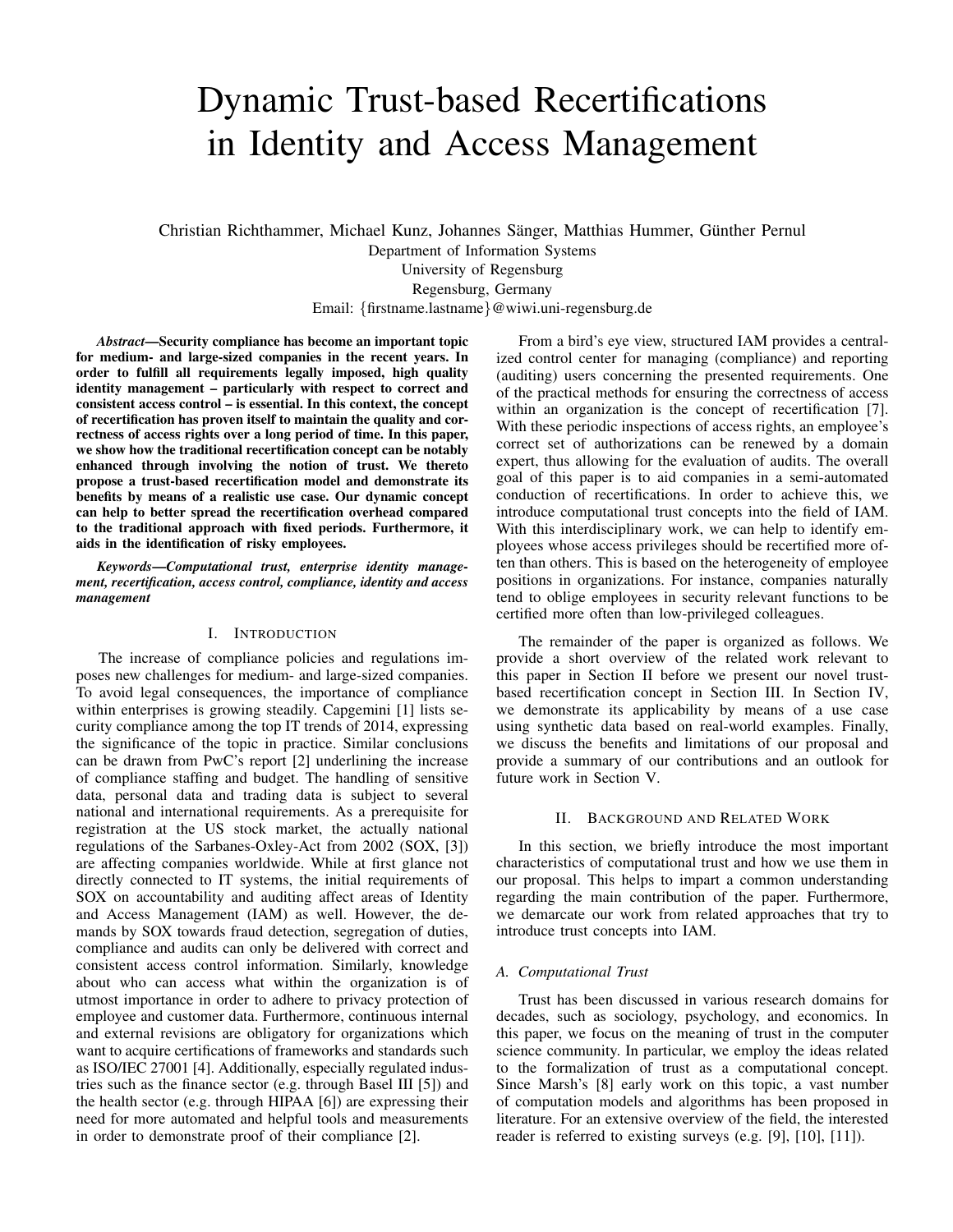One of the most important properties of trust is its dynamic nature, meaning that trust can increase and decrease through new experiences and referrals. Moreover, trust is said to decay with time. These characteristics lead to the generally accepted proposition that new trust assessments are more important than old ones. We take this into account by basing our evaluation of the users' trustworthiness on the beta reputation system by Jøsang and Ismail [12], which relies on the beta probability density function. As outlined in Section III, beta models are a popular way to consider the decay of trust assessments.

## *B. Trust in Identity and Access Management*

The integration of trust concepts into IAM has received increasing attention during the last years. At first, most interest has been dedicated to trust in federated IAM. Liu and Gao [13], for instance, extend the Security Assertion Markup Language (SAML) by a trust value that is calculated based on a subject's behavior. Employing this value in IAM procedures, malicious behavior can directly be reflected in inter-domain access permissions. In this way, subjects are encouraged to act properly. Moreover, Gao et al. [14] not only address the trust value of a subject but also involve the trustworthiness of a service provider in single sign-on mechanisms. They propose a dynamic trust policy language to support trust negotiation. Further approaches have been introduced in [15] and [16].

More recently, researchers have also started to consider the integration of trust into centralized IAM. As we focus on access control management in enterprise IAM, these approaches are particularly relevant to our proposal. Zhao et al. [17], for example, assign trust values as a minimum requirement for each role in an RBAC model. In their system, users are constantly rated by other actors and resources. Consequently, malicious behavior is directly reflected in a bad trust value and roles can immediately be revoked. Yang et al. [18] go one step further and provide trust values for the behavior in different situations. They argue that the trust value associated with a subject should be calculated for multiple contexts because the perception of trust is context-dependent. Further interesting approaches can be found in [19] and [20].

While the integration of trust in access control models is definitely a step into the right direction, all current approaches focus on the extension of one specific access control model and thus suffer from low flexibility. In this work, we propose a concept that is independent of the access control model in use. We thereby focus on the recertification process, which has also not been addressed in this context so far.

# III. TRUST-BASED RECERTIFICATION CONCEPT

Our concept for trust-based recertifications is based on the generic recertification process depicted in Figure 1. The process is a simplified version of the IAM lifecycle [21] and is reduced to the parts directly connected to recertifications.

At first, there has to be an initial provisioning stage in which an employee is assigned with permissions. In our trustbased recertification concept, we consider two main components: a time-related one and a usage-related one. In the initial provisioning, the time component is set to the maximum value (e.g. 1) whereas the usage component is assigned a neutral value (e.g. 0.5). The second stage represents the actual



Fig. 1. Generic recertification process

activities of the employee between the initial provisioning and the recertification (or between two recertifications). Since there may be certain attribute and entitlement updates (e.g. acquiring permissions that are not officially approved), it is necessary to have domain experts assess conspicuous access control outliers. Depending on the outcome of the assessments, the usage-based trust value of the employee may increase or decrease. Irrespectively of this, his time-based trust value steadily decreases. Once the total trust value reaches a certain threshold, the recertification stage becomes necessary. Similarly to the initial provisioning, the recertification sets the timerelated component back to the maximum value.

In the following, the different elements important during the usage stage are explained in detail. These are the timerelated component (i.e. the temporal decay of trust), the usage-related component (i.e. the outlier assessments), and the recertification threshold.

# *A. Temporal Decay of Trust*

As pointed out in Section II, one of the most important properties of trust is its decay with time. We take this into consideration with a time-related component. The component has to be defined in such a way that the total trust value reaches the ultimate threshold when the recertification is mandatory at the latest. This point in time is predefined by compliance requirements such as Basel III and SOX. For the sake of simplicity, we use the following linear decay function for the time-related component. It reaches 0 by no later than after one year, which we use as the predefined recertification deadline. Note that the linear decay function can easily be replaced by a progressive function, for instance. Similarly, the recertification deadline may be adapted to an organization's specific needs.

$$
Trustt(t) = 1 - (\omega_x x + \omega_y y)\frac{t}{360}
$$
 (1)

 $Trust<sub>t</sub>$  is the time component of the total trust value, t is the number of days since the last recertification, and  $(\omega_x x +$  $\omega_y(y)$  is the decay factor. The default value for  $(\omega_x x + \omega_y y)$ is 1, so that  $Trust_t$  reaches 0 at the predefined recertification deadline of one year.  $\omega_x$  and  $\omega_y$  are used as weighting factors, whereby  $\omega_x + \omega_y = 1$ .

 $x$  considers properties of the observed employee such as his position in the organization and the characteristics of his contract. Table I provides an exemplary overview of these properties along with possible scales for their values  $x_k$ . x is defined as the average of these values. We use a scale from 1 to 2 with steps of 0.25, which results in five possible values per property. Preliminary considerations have shown the appropriateness of this scale. Nevertheless, more detailed observations might be considered for future work.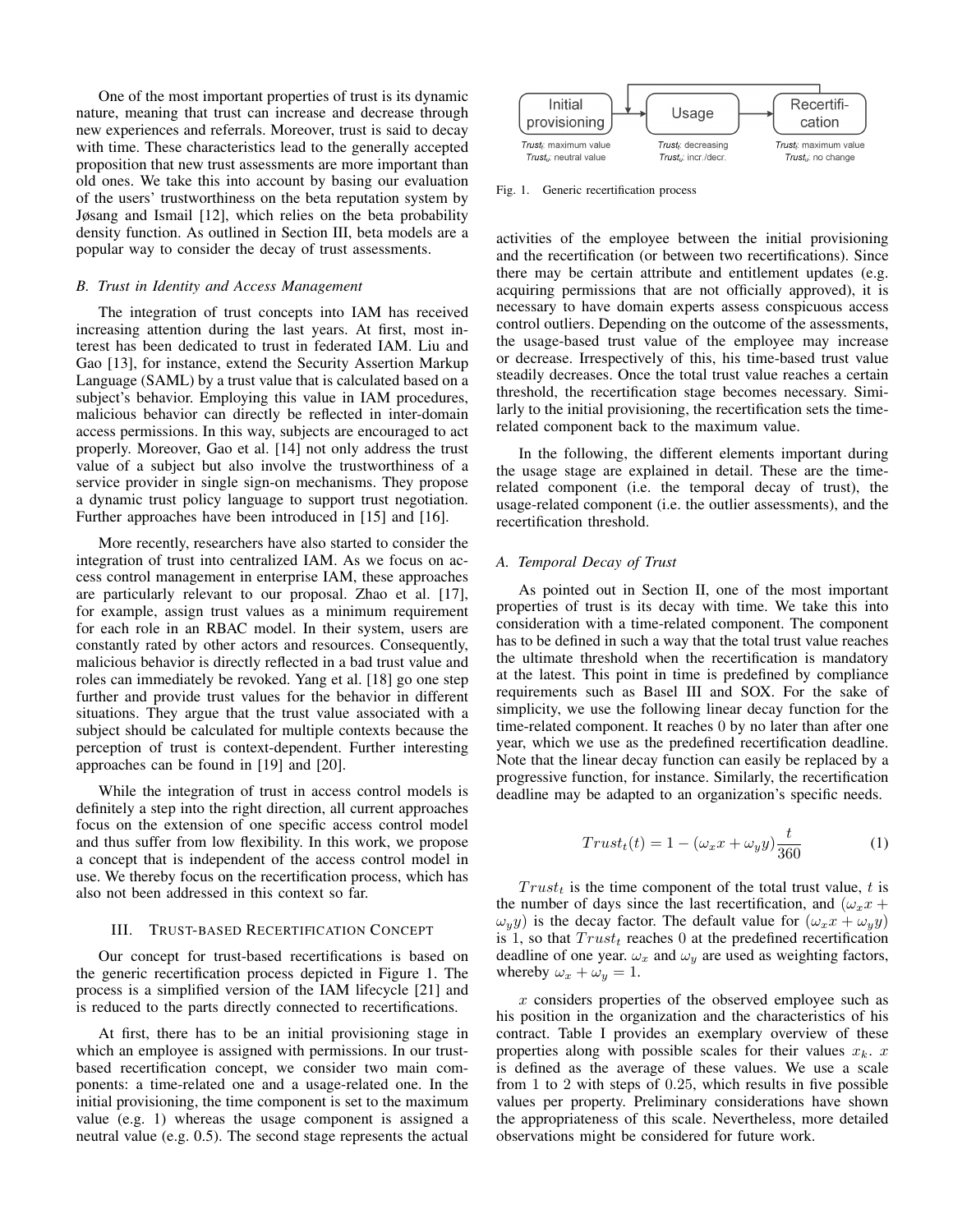TABLE I. EXEMPLARY EMPLOYEE PROPERTIES

| <b>Employee property</b> | Possible scale                                                                   |
|--------------------------|----------------------------------------------------------------------------------|
| Position                 | From manager $(x_1 = 1)$ to clerk $(x_1 = 2)$                                    |
| Entry date               | From more than 30 years ago $(x_2 = 1)$ to newly<br>arrived employee $(x_2 = 2)$ |
| Contract type            | From permanent contract $(x_3 = 1)$ to external contract<br>$(x_3 = 2)$          |
| Job history              | From loyal employee $(x_4 = 1)$ to competitor history<br>$(x_4 = 2)$             |

 $y$  is affected by the criticality levels of the permissions of the employee. In order to assign a value to  $y$ , we use a classification scheme which is exemplary outlined in Table II. Similarly to the aforementioned employee properties, we use a scale from 1 to 2 with steps of 0.25. An employee is classified according to the sum of the criticality levels of his permissions. These depend on the internal directives of the organization and have to be determined in interviews with the responsible staff members. For example, the criticality level of high-risk permissions may be 15, the one for medium-risk permissions may be 5, and the one for low-risk permissions may be 1.

TABLE II. EXEMPLARY CRITICALITY CLASSIFICATION SCHEME

| <b>Employee criticality</b> | Sum of permission criticalities |  |  |
|-----------------------------|---------------------------------|--|--|
| Very low $(y = 1)$          | < 50                            |  |  |
| Low $(y = 1.25)$            | $50 - 100$                      |  |  |
| Medium ( $y = 1.5$ )        | $100 - 150$                     |  |  |
| High $(y = 1.75)$           | $150 - 200$                     |  |  |
| Very high $(y = 2)$         | > 200                           |  |  |

#### *B. Outlier Assessments*

We further take account of the dynamic nature of trust by integrating a usage-related component into our trust calculations. This usage trust is based on positive and negative assessments of conspicuous outlier permissions. Positive means that the employee is officially approved to own the particular outlier permission. Negative means that he may have obtained it in an informal way. A typical example for this is an employee asking a colleague to quickly assign permissions to him without obtaining official approval beforehand. The outlier detection can be performed automatically with the help of access control data cleansing methods. For more details on these techniques, see [22]. The assessments are provided by domain experts and are aggregated with the help of a beta probability density function (PDF) according to the beta reputation system introduced by Jøsang and Ismail [12]. The reason for basing our usage-related component on the beta PDF is its suitability for describing the probability distribution of binary events. We calculate the component as:

$$
Trust_u = \frac{\alpha}{\alpha + \beta} \tag{2}
$$

In the original beta model,  $\alpha$  is defined as  $\alpha = r+1$  and  $\beta$ is defined as  $\beta = s+1$ . r is the number of positive assessments whereas  $s$  is the number of negative assessments. In this form, all assessments carry the same weight. This especially means that old assessments are just as important as more recent ones. However, Jøsang and Ismail [12] additionally propose a forgetting scheme that discounts old feedback by multiplying it with a forgetting factor  $0 < \lambda < 1$ . It is also possible to use different forgetting factors  $\lambda$  and  $\sigma$  for positive and negative assessments, respectively. Applying the forgetting scheme leads to  $r = \sum_{k=0}^{n} r_k \lambda^k$  and  $s = \sum_{k=0}^{n} s_k \sigma^k$ .

This results in the following clarification of Eq. (2):

$$
Trust_u = \frac{\sum_{k=0}^{n} r_k \lambda^k + 1}{\sum_{k=0}^{n} r_k \lambda^k + 1 + \sum_{k=0}^{n} s_k \sigma^k + 1}
$$
(3)

 $r_0$  and  $s_0$  are the most recent assessments whereas  $r_n$  and  $s_n$  are the oldest ones. In case of a positive assessment, one has  $r_k = 1$  and  $s_k = 0$ . In case of a negative assessment, one has  $r_k = 0$  and  $s_k = 1$ . To illustrate the functioning of the forgetting scheme, Table III shows an example in which three assessments have taken place. The first assessment is negative, the following two assessments are positive. The employed forgetting factors are  $\lambda = 0.7$  and  $\sigma = 0.9$ . This means that positive assessments are forgotten comparably fast whereas negative assessments have a considerable influence for a long time. Observing the values for  $r$  and  $s$ , it can be seen that the kth assessments are discounted by  $\lambda^k$  and  $\sigma^k$ , respectively. Nielsen et al. [23] call this principle "exponential decay".

TABLE III. FORGETTING SCHEME FOR A NEGATIVE (N) ASSESSMENT FOLLOWED BY TWO POSITIVE (P) ASSESSMENTS ( $\lambda = 0.7$ ,  $\sigma = 0.9$ )

| <b>Assessments</b> | $\boldsymbol{r}$ | S              | $\alpha$ | β              | $\boldsymbol{Trust_{u}}$ |
|--------------------|------------------|----------------|----------|----------------|--------------------------|
| N                  |                  |                |          | $\overline{2}$ | 0.33333                  |
| PN                 | $1 + 0$          | $0 + 0.9$      | 2        | 1.9            | 0.51282                  |
| <b>PPN</b>         | $1 + 0.7 + 0$    | $0 + 0 + 0.81$ | 2.7      | 1.81           | 0.59867                  |

By putting together the time-related and the usage-related component (cf. Eq. (1) and Eq. (3)) and providing the opportunity to assign different weights  $\omega_t$  and  $\omega_u$  to them, we receive the following metric for the total trust value of an employee:

$$
Trust = \omega_t Trust_t + \omega_u Trust_u \tag{4}
$$

## *C. Recertification Threshold*

In order to be able to arrive at a particular recertification decision, the total trust value (cf. Eq. (4)) developed in the course of this section has to be related to a predefined threshold at which the recertification is required by law. This threshold has to be reached at the latest when the time-related component becomes 0. Thus, it has to be equal to the maximum value of the weighted usage-related component. Since the maximum value is reached if there are only positive and no negative assessments (i.e.  $r_k = 1$ ,  $s_k = 0$  for all  $k = 0, ..., n$ ), the threshold is defined as follows. Note that the geometric series  $\sum_{k=0}^{n} \lambda^k$  is equal to  $\frac{1-\lambda^k}{1-\lambda}$  $\frac{1-\lambda^k}{1-\lambda}$  and converges to  $\frac{1}{1-\lambda}$  for  $\lim_{n\to\infty}$ .

$$
\theta = \lim_{n \to \infty} \omega_u \frac{\sum_{k=0}^n \lambda^k + 1}{\sum_{k=0}^n \lambda^k + 1 + 0 + 1} = \omega_u \frac{\frac{1}{1 - \lambda} + 1}{\frac{1}{1 - \lambda} + 2} \tag{5}
$$

If the total trust value of an employee is above the threshold, he is able to activate his permissions without any restrictions. If it is below the threshold, the employee's permissions have to be recertified by a domain expert.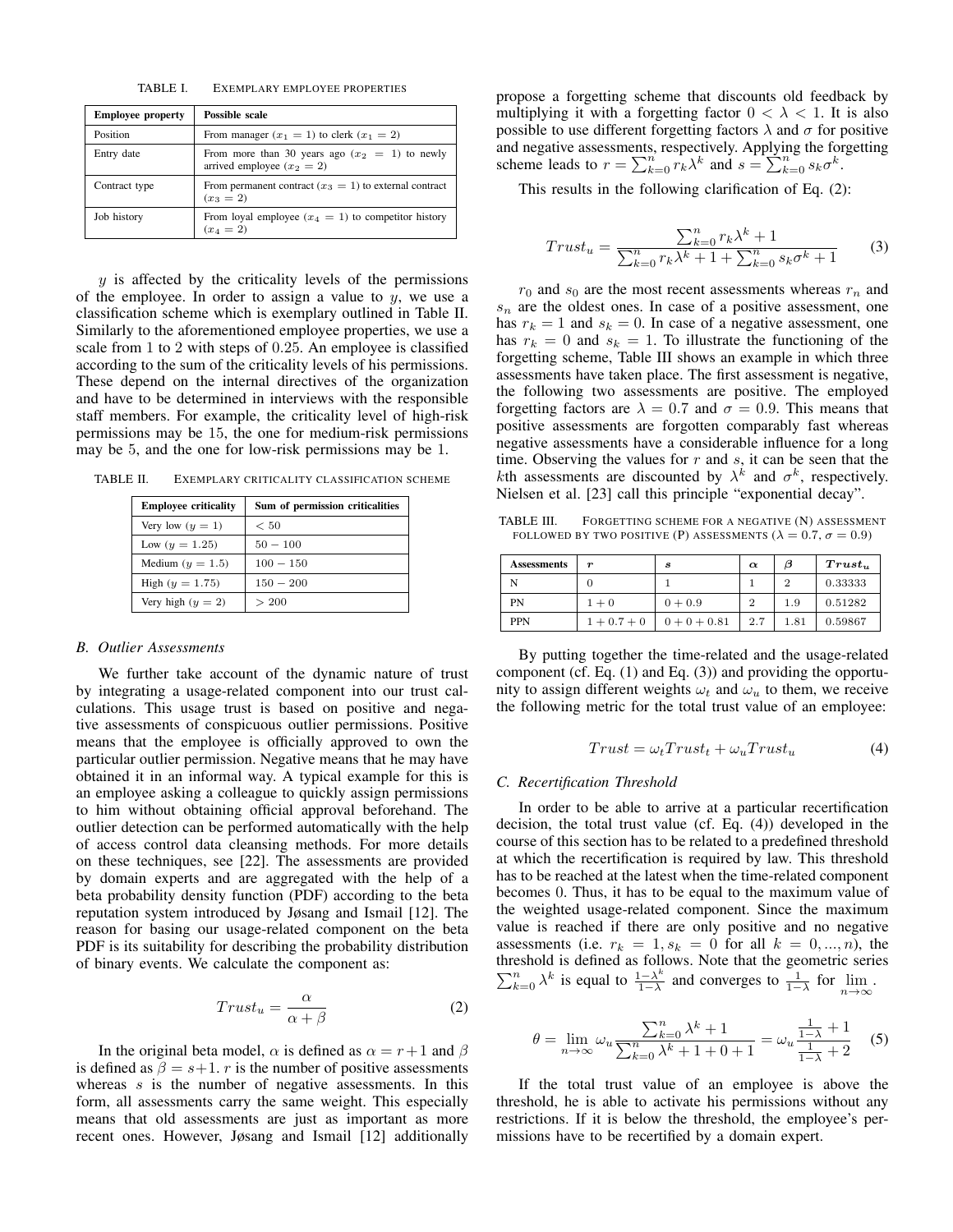## IV. USE CASE

In the following, we demonstrate the practical applicability of our trust-based recertification concept in a fictional use case. Our company data has been designed according to practical information from a real-world example with industry-standard assumptions. The company – hereinafter called "Weyland Industries" – is a medium-sized enterprise in the robotics manufacturing industry. Its master data comprises 4,114 employees, which can be assigned a selection of 1,171 access privileges. This amounts to 86,104 user-access assignments in total. The assignments result from breaking down the access control model in place into a direct access model. Dissolving the initially hierarchical and aggregated access control helps in having a detailed view on each employee's access privileges. The employees are distributed within 343 departments in a typical hierarchical structure. The employee data is enriched with additional information from various applications allowing for a structured analysis including employee context. Furthermore, Weyland Industries is providing a list of 233 risky access privileges. 111 of them are marked as high-risk, the rest imposes medium risk to the respective activation.

The company is facing two challenges resulting in a need of improvement of the current processes. Up to now, the company has recertified the employees once per year, which leads to a significant overhead during the recertification period and presents obstacles to the daily manufacturing business. This reasons in the fact that business responsibles are drawn away from their daily work in order to come up with access control decisions by means of job functions and activities of their respective employees. Adding up to this issue, the marketing department has noted an increased customer need for certifications of qualifications and security standards. In order to proof a professional information security management to its customers, the strategic department of the company has decided to acquire the ISO/IEC 27001 certification. Section 11 of the Annex to ISO/IEC 27001 demands for structured deployment of managing access to resources. Furthermore, the certification requires a risk-based system in order to identify high-risk employees [4]. The two main goals are as follows:

- Business responsibles should be lifted from the heavyweight recertification blocks.
- Employees' privilege assignments with risky access should be identified for complying with the ISO/IEC 27001 certification.

To achieve the two goals, Weyland Industries is planing on integrating our proposed approach into their existing Identity Intelligence System (IIS) which is monitoring and analyzing the functionality of the Identity and Access Management System (IAMS). In order to evaluate the functionality of our trustbased recertifications, the enterprise is testing its applicability in the marketing department. We consider the two employees Bolek and Botero to illustrate our concept. Table IV contains all details regarding their employee properties as well as their permission criticalities that are necessary to compute the decay factor of the trust-related component. The decay variables  $x$ and  $y$  are determined according to the specifications introduced in Section III-A. They are weighted equally.

During their time of employment, the two employees have been subject to several outlier assessments according to



Fig. 2. Progression of the trust values of the two employees

Section III-B. The outlier assessments inherently resolve the goal of the company project aiming at an identification of risky employees. Bolek has received three positive assessment followed by two negative ones and again by five positive ones. Botero has received one negative assessment in the first month of his employment. Since then, he has received nine positive ones. For the sake of simplicity, we assume that both employees do not receive any assessments during the year of consideration. Thus, the values for  $\alpha$ ,  $\beta$  and  $Trust_u$  remain constant within this period. They are also included in Table IV. To calculate them, we use  $\lambda = 0.7$  and  $\sigma = 0.9$  (see Section III-B). In this first use case, we weight the time-related component with  $\omega_t = 0.7$  and the usage-related component with  $\omega_u = 0.3$ . This yields the graphs depicted in Figure 2. The recertification threshold is  $\theta = 0.3 \cdot \frac{\frac{1}{1-0.7} + 1}{\frac{1}{1-0.7} + 2} = 0.24375$ .

TABLE IV. RECERTIFICATION DATA OF THE TWO EMPLOYEES

|                      | Bolek                                                             | <b>Botero</b>                   |  |
|----------------------|-------------------------------------------------------------------|---------------------------------|--|
| <b>Position</b>      | IT clerk $(x_1 = 2)$                                              | Strat. assistant $(x_1 = 1.25)$ |  |
| <b>Entry date</b>    | 2 years ago $(x_2 = 1.75)$                                        | 8 years ago $(x_2 = 1.5)$       |  |
| <b>Contract type</b> | 3-year $(x_3 = 1.5)$                                              | Permanent $(x_3 = 1)$           |  |
| <b>Job history</b>   | 2 competitors $(x_4 = 2)$                                         | Loyal employee $(x_4 = 1)$      |  |
| x                    | 1.8125                                                            | 1.1875                          |  |
| High-risk perm.      | $13 \cdot 15 = 195$                                               | $0 \cdot 15 = 0$                |  |
| Medium-risk perm.    | $16 \cdot 5 = 80$                                                 | $2 \cdot 5 = 10$                |  |
| Low-risk perm.       | $14 \cdot 1 = 14$                                                 | $31 \cdot 1 = 31$               |  |
| $\boldsymbol{y}$     | 2(289)                                                            | 1(41)                           |  |
| $Trust_t$            | $1-1.90625 \cdot \frac{t}{360}$                                   | $1-1.09375 \cdot \frac{t}{360}$ |  |
| <b>Assessments</b>   | <b>PPPPPNNPPP</b>                                                 | <b>NPPPPPPPPPP</b>              |  |
| $\alpha$             | 3.95346                                                           | 4.19882                         |  |
| β                    | 2.12193                                                           | 1.38742                         |  |
| Trust.               | 0.65073                                                           | 0.75164                         |  |
| $Trust_{Bolek}(t)$   | $0.7 \cdot (1 - 1.90625 \cdot \frac{t}{360}) + 0.3 \cdot 0.65073$ |                                 |  |
| $Trust_{Botero}(t)$  | $0.7 \cdot (1 - 1.09375 \cdot \frac{t}{360}) + 0.3 \cdot 0.75164$ |                                 |  |

Several observations can be made in connection with Figure 2. Firstly, Bolek's time trust decreases much faster